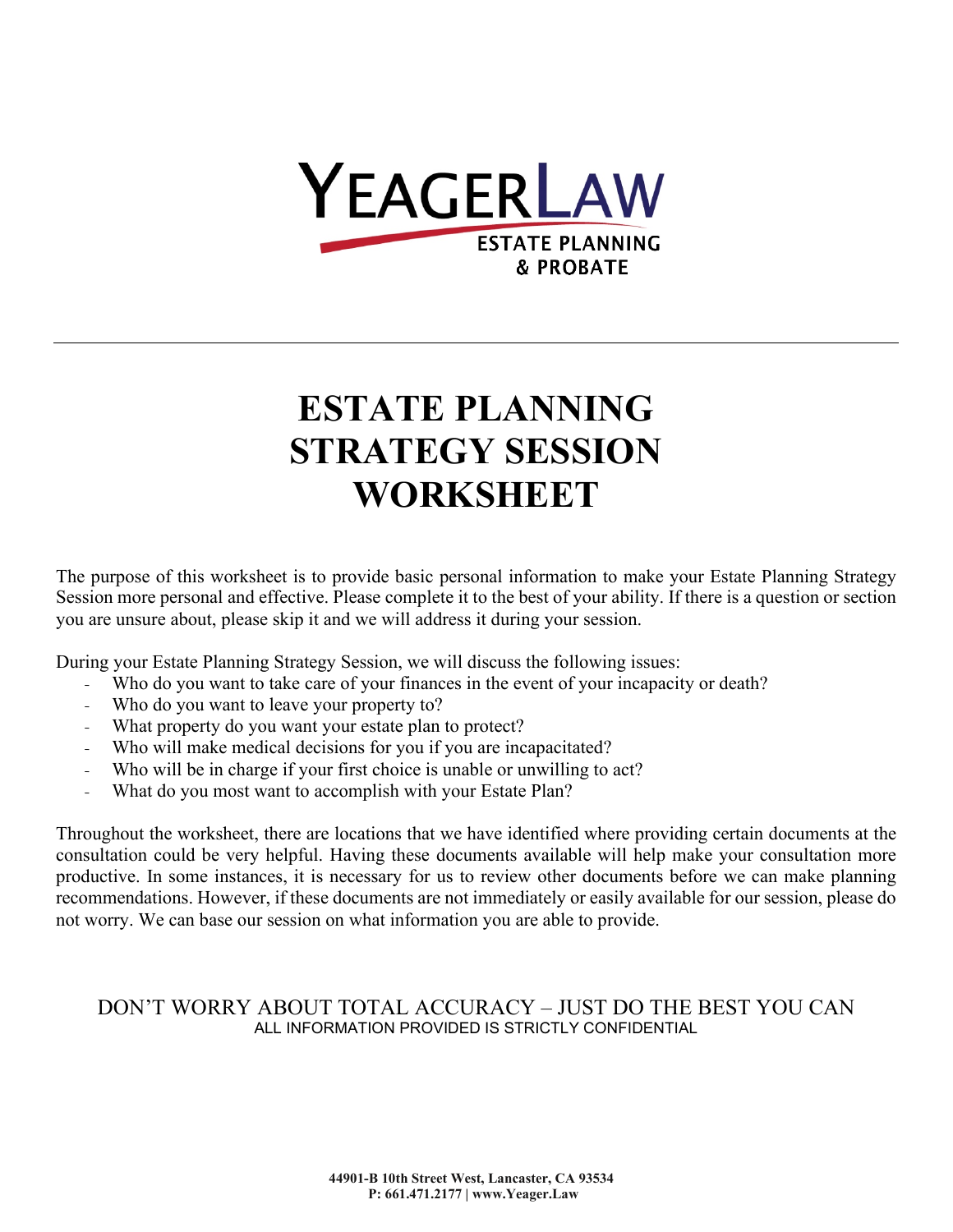#### **STEP CLIENT BACKGROUND INFORMATION**



The information provided in this section provides important background in formation about you, your age, marital status, where you live, and how to best communicate with you. This section will also ensure that your names are spelled correctly in documents.

# **Client 1 Information**

| Full Name                                                                                   |  |  |  |
|---------------------------------------------------------------------------------------------|--|--|--|
| (a <sub>s</sub> per driver's license)                                                       |  |  |  |
|                                                                                             |  |  |  |
|                                                                                             |  |  |  |
|                                                                                             |  |  |  |
|                                                                                             |  |  |  |
| Primary Phone Number <u>Number</u> 2 Home 2 Cell 2 Work 2 Other                             |  |  |  |
| E-mail Address $\Box$ It is okay to communicate with me via my E-mail.                      |  |  |  |
|                                                                                             |  |  |  |
| If Widowed: Date of Death Mame of Deceased Spouse                                           |  |  |  |
|                                                                                             |  |  |  |
| <b>Client 2 Information</b>                                                                 |  |  |  |
| Full Name<br>(as per driver's license)                                                      |  |  |  |
| Preferred Name for Documents                                                                |  |  |  |
|                                                                                             |  |  |  |
|                                                                                             |  |  |  |
| Birth date $\qquad \qquad \text{Citizenship } \Box \text{ US } \Box \text{ Other } \square$ |  |  |  |
| Primary Phone Number _______________________ □ Home □ Cell □ Work □ Other                   |  |  |  |
|                                                                                             |  |  |  |
|                                                                                             |  |  |  |
| If Widowed: Date of Death Name of Deceased Spouse Name of Deceased Spouse                   |  |  |  |
|                                                                                             |  |  |  |
|                                                                                             |  |  |  |

# **Existing Client Agreements**

Please indicate whether any of the above clients are subject to any of the following agreements. If so, please bring copies to the initial client meeting.

| $\Box$ Pre-/Post-Marital Agreement   | $\Box$ Property Co-Ownership Agreement | $\Box$ Will               |
|--------------------------------------|----------------------------------------|---------------------------|
| $\Box$ Property Settlement Agreement | $\Box$ Buy-Sell/Shareholder Agreement  | $\Box$ Trust              |
| $\Box$ POLST/DNR                     | $\Box$ Business Partnership Agreement  | $\Box$ Powers of Attorney |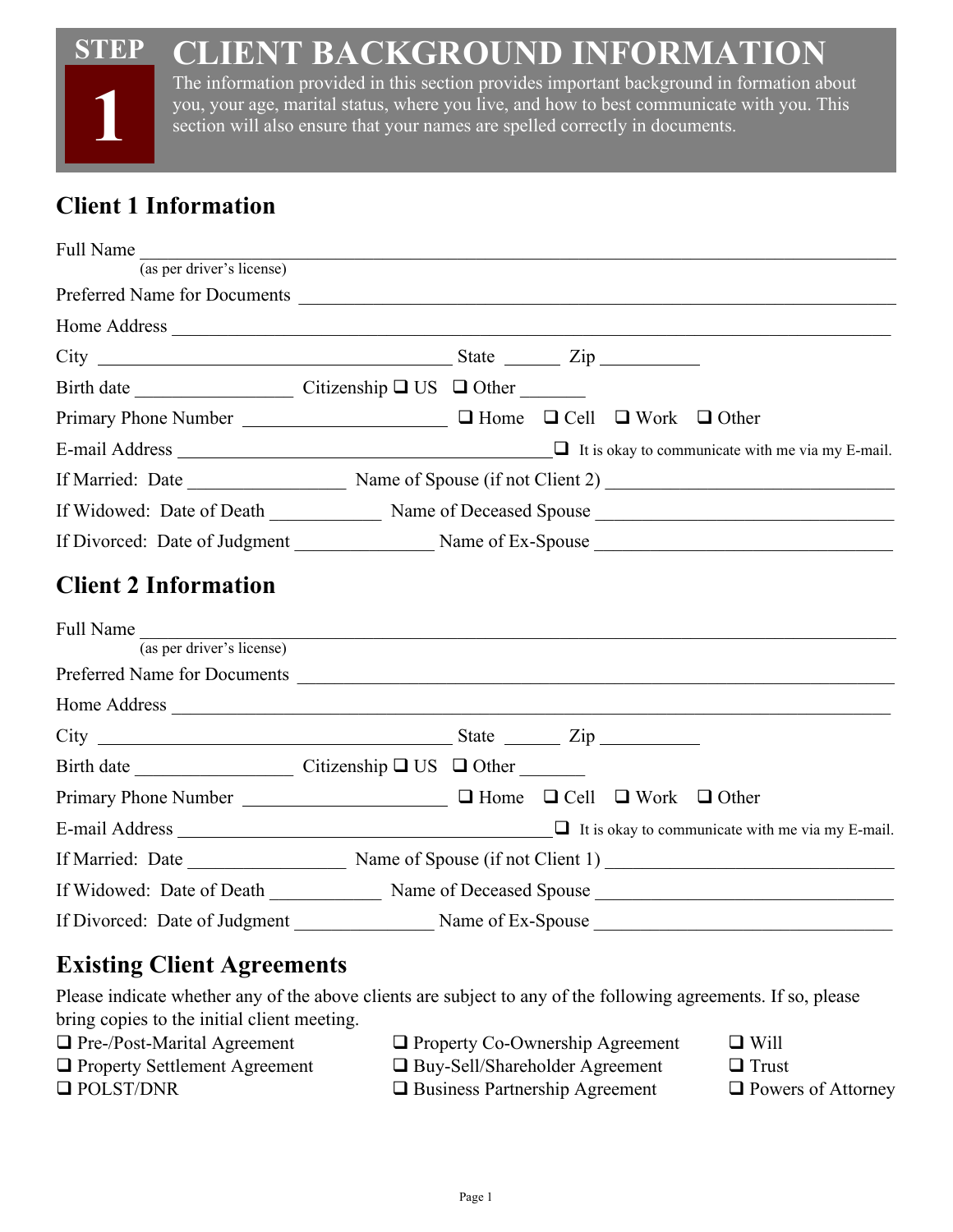| <b>STEP</b><br><b>FAMILY &amp; BENEFICIARY INFORMATION</b><br>Please identify the members of your immediate family and any potential beneficiaries to<br>your estate. Please include all children, even if they predeceased you or you intend to<br>disinherit them. Listing a person in this section is not a firm indication to provide for them.<br>Rather, it is simply a way of identifying individuals for discussion purposes.<br>Please insert additional pages, if necessary. |
|----------------------------------------------------------------------------------------------------------------------------------------------------------------------------------------------------------------------------------------------------------------------------------------------------------------------------------------------------------------------------------------------------------------------------------------------------------------------------------------|
| <b>Child #1</b> Relationship: $\Box$ Son $\Box$ Daughter Of: $\Box$ Client 1 and/or $\Box$ Client 2 $\Box$ Deceased DOD:                                                                                                                                                                                                                                                                                                                                                               |
|                                                                                                                                                                                                                                                                                                                                                                                                                                                                                        |
|                                                                                                                                                                                                                                                                                                                                                                                                                                                                                        |
| <b>Child #2</b> Relationship: $\Box$ Son $\Box$ Daughter Of: $\Box$ Client 1 and/or $\Box$ Client 2 $\Box$ Deceased DOD:                                                                                                                                                                                                                                                                                                                                                               |
|                                                                                                                                                                                                                                                                                                                                                                                                                                                                                        |
|                                                                                                                                                                                                                                                                                                                                                                                                                                                                                        |
| <b>Child #3</b> Relationship: $\Box$ Son $\Box$ Daughter Of: $\Box$ Client 1 and/or $\Box$ Client 2 $\Box$ Deceased DOD:                                                                                                                                                                                                                                                                                                                                                               |
|                                                                                                                                                                                                                                                                                                                                                                                                                                                                                        |
|                                                                                                                                                                                                                                                                                                                                                                                                                                                                                        |
| <b>Child #4</b> Relationship: $\Box$ Son $\Box$ Daughter Of: $\Box$ Client 1 and/or $\Box$ Client 2 $\Box$ Deceased DOD:                                                                                                                                                                                                                                                                                                                                                               |
|                                                                                                                                                                                                                                                                                                                                                                                                                                                                                        |
|                                                                                                                                                                                                                                                                                                                                                                                                                                                                                        |
| <b>Child #5</b> Relationship: $\Box$ Son $\Box$ Daughter Of: $\Box$ Client 1 and/or $\Box$ Client 2 $\Box$ Deceased DOD:                                                                                                                                                                                                                                                                                                                                                               |
| Full Legal Name et al. 2016. The set of the set of the set of the set of the set of the set of the set of the set of the set of the set of the set of the set of the set of the set of the set of the set of the set of the se                                                                                                                                                                                                                                                         |
|                                                                                                                                                                                                                                                                                                                                                                                                                                                                                        |
| <b>Child #6</b> Relationship: $\Box$ Son $\Box$ Daughter Of: $\Box$ Client 1 and/or $\Box$ Client 2 $\Box$ Deceased DOD:                                                                                                                                                                                                                                                                                                                                                               |
|                                                                                                                                                                                                                                                                                                                                                                                                                                                                                        |
|                                                                                                                                                                                                                                                                                                                                                                                                                                                                                        |
| Are there any other children or step-children not listed above? $\square$ Yes $\square$ No                                                                                                                                                                                                                                                                                                                                                                                             |
| Are you anticipating that you may have additional children in the future? $\Box$ Yes $\Box$ No $\Box$ Don't Know                                                                                                                                                                                                                                                                                                                                                                       |
| Does anyone have special educational, medical, or physical needs? $\Box$ Yes $\Box$ No $\Box$ Don't Know                                                                                                                                                                                                                                                                                                                                                                               |
|                                                                                                                                                                                                                                                                                                                                                                                                                                                                                        |
| Other than your minor children, do you foresee that someone may be dependent on you? $\Box$ Yes $\Box$ No                                                                                                                                                                                                                                                                                                                                                                              |
|                                                                                                                                                                                                                                                                                                                                                                                                                                                                                        |
| Will you be specifically disinheriting anyone for any reason? $\Box$ Yes $\Box$ No<br>If yes, please list the individuals to be disinherited:                                                                                                                                                                                                                                                                                                                                          |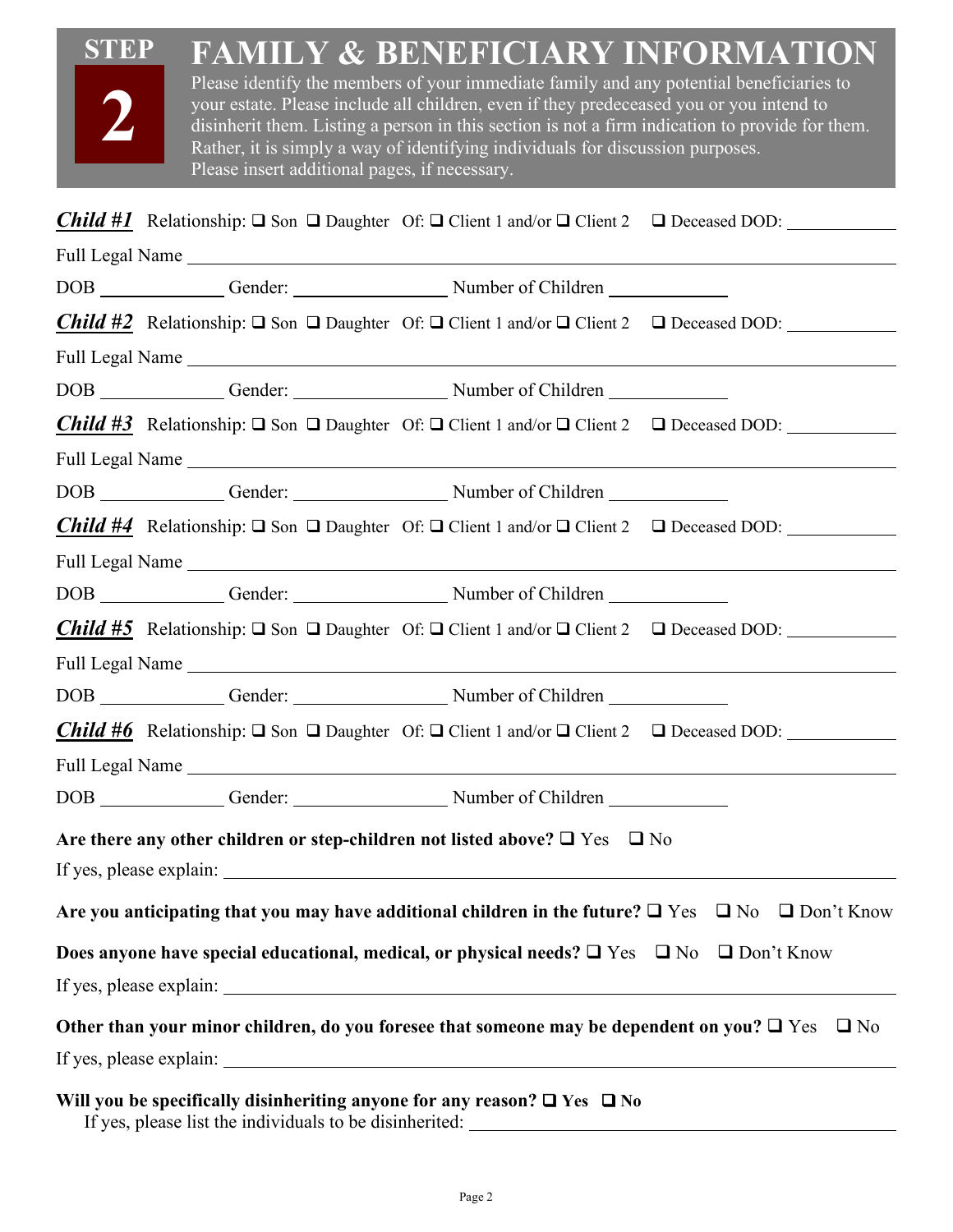# **STEP**





One of the most important aspects of any estate plan is identifying agents to manage your affairs and take control of your estate during an emergency – particularly if death or disability are involved. These agents and successors have different names, depending on the document and their role.

Please identify the people you want to put in charge of your affairs and who will take over if your first choice is unable or unwilling to act on your behalf. If this is a joint estate plan, both parties need to agree about Trustee but can have different agents on the other documents.

**TRUSTEE:** Your Trustee is responsible for managing your trust and all the assets in your Trust. Please tell us who you would like as your initial Trustee (usually yourself) and who will act as Trustee if your initial Trustee is unable or unwilling to act as Trustee.

| <b>Initial</b><br><b>Trustee</b> | $\Box$ Client 1 and Client 2 or other initial Trustee: |
|----------------------------------|--------------------------------------------------------|
| Successor<br>Trustee #1          |                                                        |
| Successor<br>Trustee #2          |                                                        |

**EXECUTOR:** Your Executor is responsible to wind-up your non-trust affairs, including collecting assets not in your trust, paying your final expenses, and filing your final tax returns. In some cases, they may be called on to open a probate case with the probate court. Please tell us who you would like as your initial Executor (usually a spouse or a successor Trustee) and who will act as your Executor if your first choice is unable or unwilling to act as Executor.

|                                        | <b>Client 1's Responses</b>                | <b>Client 2's Responses</b>                |
|----------------------------------------|--------------------------------------------|--------------------------------------------|
| <b>Initial</b><br><b>Executor</b>      | $\Box$ Client 2 or other initial Executor: | $\Box$ Client 1 or other initial Executor: |
| <b>Successor</b><br><b>Executor</b> #1 |                                            |                                            |
| <b>Successor</b><br><b>Executor #2</b> |                                            |                                            |

Do you want to your Executor to be able to use informal probate procedures?  $\Box$  Yes (Default Choice)  $\Box$  No Do you want to waive the bond requirement for your Executor to serve?  $\Box$  Yes (Default Choice)  $\Box$  No

**FINANCIAL AGENTS:** Your financial agent is responsible for managing your non-trust affairs if you become incapacitated but are not yet dead. They may be called upon to access bank or retirement accounts, manage property, or even sue or settle a suit in your name. Please tell use who you would like as your financial agent and who will be able to act as your financial agent if your first choice is unable or unwilling to act.

|                                                  | <b>Client 1's Responses</b>             | <b>Client 2's Responses</b>             |
|--------------------------------------------------|-----------------------------------------|-----------------------------------------|
| <b>Initial Financial</b><br>Agent                | $\Box$ Client 2 or other initial agent: | $\Box$ Client 1 or other initial agent: |
| <b>Successor</b><br><b>Financial Agent</b><br>#1 |                                         |                                         |
| <b>Successor</b><br><b>Financial Agent</b><br>#2 |                                         |                                         |

When will your financial agent be empowered to act?  $\Box$  Immediately  $\Box$  Upon Incapacity (Default choice)

#### **Medical agents will be entered in Step 6 Advanced Healthcare Directive.**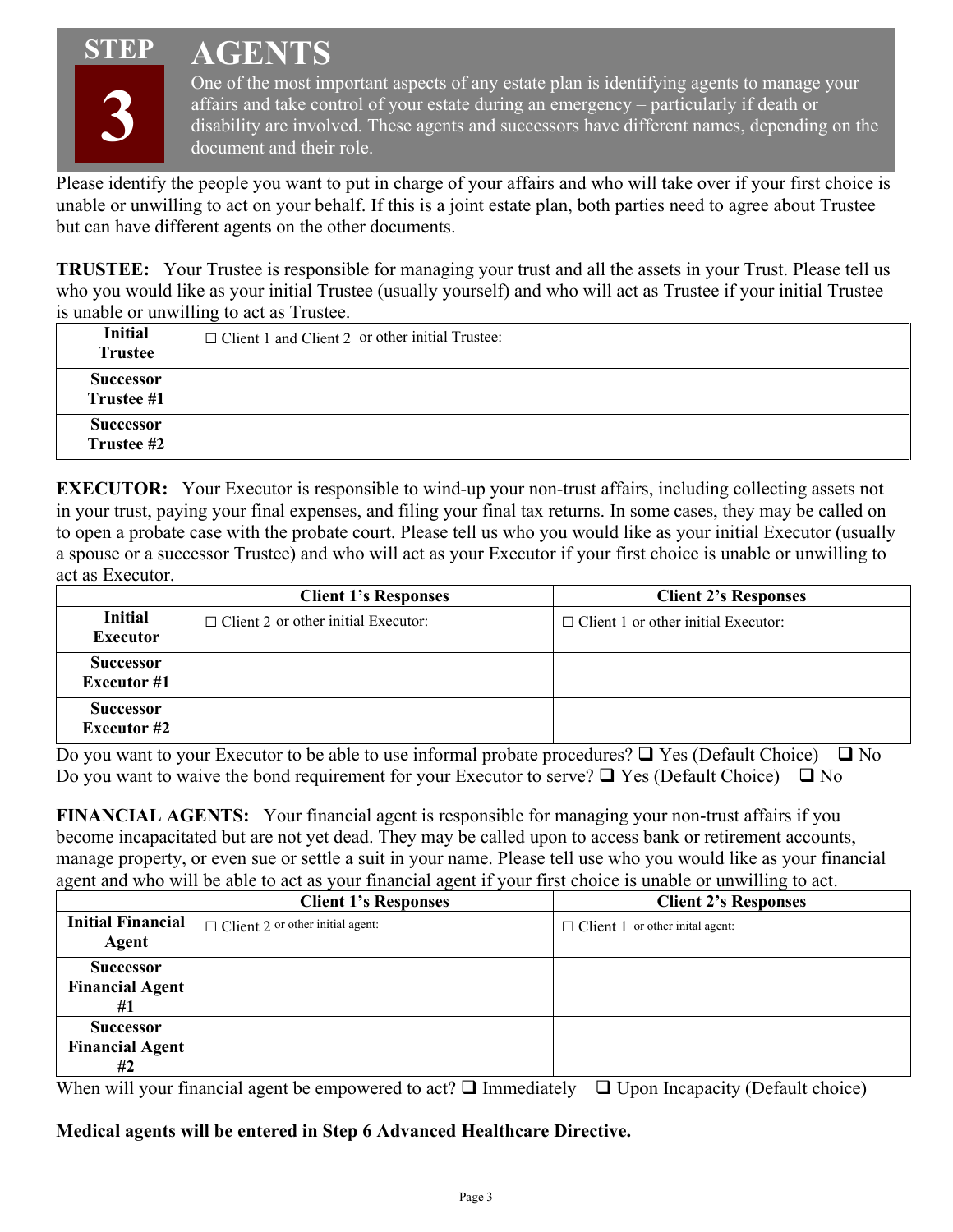#### **STEP DISTRIBUTIONS AFTER DEATH**

**Survivor's Right to Remain Beneficiary and Revoke or Amend Trust:** If this is a joint estate plan, what



You will need to determine what happens to your property after your death, even if you are creating a joint estate plan. Please tell us how you would like to have your property distributed after your death.

| rights do you want to give a surviving spouse/grantor to be a beneficiary or change your trust?                                                                                                                                                                 |
|-----------------------------------------------------------------------------------------------------------------------------------------------------------------------------------------------------------------------------------------------------------------|
| $\Box$ I want my spouse to continue as the sole beneficiary but only be able to revoke or amend their half of the                                                                                                                                               |
| trust (keep trust the same to protect children/other beneficiaries from intentional or accidental disinheritance)                                                                                                                                               |
| $\Box$ I want my spouse to immediately receive ownership of my half of the trust and to be able to freely revoke<br>or amend all of the trust, including my half (no protection for children or beneficiaries from intentional or accidental<br>disinheritance) |
| $\Box$ I want my spouse to receive nothing from my trust or estate and for my half to be distributed immediately<br>as outlined below.                                                                                                                          |
| $\Box$ Unsure                                                                                                                                                                                                                                                   |
| <b>Distribution Scheme:</b> Please briefly describe your ideal distribution scheme after your death:                                                                                                                                                            |
|                                                                                                                                                                                                                                                                 |
|                                                                                                                                                                                                                                                                 |
|                                                                                                                                                                                                                                                                 |
| How ald should someone he to receive their inheritance outwisht $9 \square 10 \square 21 \square 25 \square 20 \square 20$                                                                                                                                      |

**How old should someone be to receive their inheritance outright?**  $\Box$  **18**  $\Box$  **21**  $\Box$  **25**  $\Box$  **30**  $\blacksquare$  **Other Is there anyone who you want to keep their inheritance in the trust?**  $\Box$  Yes  $\Box$  No

If yes, please state who and the reason why:

#### Are you interested in learning about using a pet trust to care for animals after your death?  $\Box$  Yes  $\Box$  No

#### **Tangible Personal Property Memorandum:**

Would you like the option of distributing property by completing a listing of specific distributions to specific people after your trust has been completed and put into effect?  $\Box$  Yes  $\Box$  No

#### **What happens if someone fails to claim their inheritance?**

- Distribute their share to their children or other descendants, then to other named beneficiaries
- $\Box$  Distribute their share to the other beneficiaries named above
- $\Box$  Distribute their share to someone else, specify:
- $\Box$  Distribute their share to a charitable organization, specify: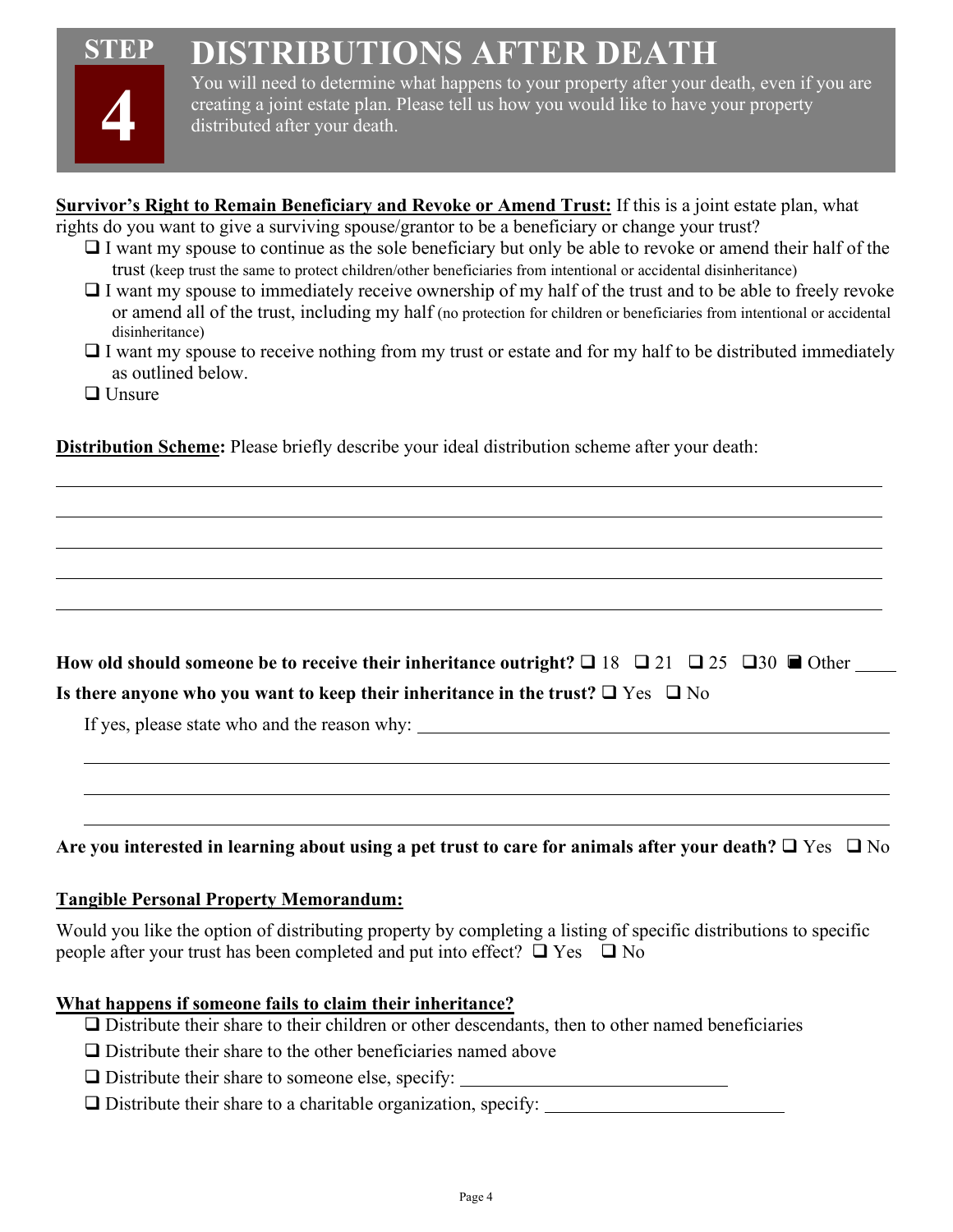# **ASSETS**



**STEP**

Knowing the assets that you own is important in advising you properly. Not all assets get treated the same. Based on the nature of the assets in your estate, there may be different ways of ensuring the assets remain accessible during incapacity or passed on to your heirs.

| Real Estate Please bring the most recent grant deed or quitclaim deed for each property showing current ownership                                                                                           |                                                                                                                                                    |  |
|-------------------------------------------------------------------------------------------------------------------------------------------------------------------------------------------------------------|----------------------------------------------------------------------------------------------------------------------------------------------------|--|
|                                                                                                                                                                                                             |                                                                                                                                                    |  |
|                                                                                                                                                                                                             |                                                                                                                                                    |  |
|                                                                                                                                                                                                             |                                                                                                                                                    |  |
|                                                                                                                                                                                                             |                                                                                                                                                    |  |
|                                                                                                                                                                                                             |                                                                                                                                                    |  |
| <b>Liquid Assets</b> If unsure how to categorize each account, please provide a recent statement                                                                                                            |                                                                                                                                                    |  |
| <b>Investment Accounts</b>                                                                                                                                                                                  | $Client 1$ $Client 2$                                                                                                                              |  |
|                                                                                                                                                                                                             |                                                                                                                                                    |  |
| <b>Employee Stock Options:</b>                                                                                                                                                                              |                                                                                                                                                    |  |
|                                                                                                                                                                                                             |                                                                                                                                                    |  |
|                                                                                                                                                                                                             |                                                                                                                                                    |  |
| Tax-Deferred Assets Please provide information for the following types of tax-deferred asssets                                                                                                              |                                                                                                                                                    |  |
| IRA, 401k, or other accounts (Total Value): Client 1 ________________Client 2 ______________________                                                                                                        |                                                                                                                                                    |  |
| Pension Plan (Total Cash Value) Client 1 Client 2                                                                                                                                                           |                                                                                                                                                    |  |
| Life Insurance Policies (Death Value): Client 1 Client 2<br>Annuities (Cash-out Value):                                                                                                                     | Client 1 Client 2                                                                                                                                  |  |
|                                                                                                                                                                                                             |                                                                                                                                                    |  |
| Do you own any business interests? $\Box$ Yes $\Box$ No<br>If Yes, please indicate the business type:<br>$\Box$ Sole Proprietorship $\Box$ Partnership $\Box$ LLC $\Box$ C-Corp $\Box$ S-Corp $\Box$ Unsure | Business Interests Please bring any relevant business documents, such as Operating Agreements, Bylaws, and Ownership Statements, for each business |  |
| <b>Other Assets</b> Please bring any relevant documentation for each asset                                                                                                                                  |                                                                                                                                                    |  |
| Are you owed any money from others? $\Box$ Yes $\Box$ No                                                                                                                                                    |                                                                                                                                                    |  |
|                                                                                                                                                                                                             |                                                                                                                                                    |  |
| Are you anticipating receiving other assets in the future? $\Box$ Yes $\Box$ No<br>If yes, please indicate the amount and type:<br>$\Box$ Inheritance $\Box$ Gift $\Box$ Judgement from Lawsuit             |                                                                                                                                                    |  |
| Any other assets that you would like to protect?                                                                                                                                                            |                                                                                                                                                    |  |
|                                                                                                                                                                                                             |                                                                                                                                                    |  |
|                                                                                                                                                                                                             |                                                                                                                                                    |  |
|                                                                                                                                                                                                             |                                                                                                                                                    |  |
|                                                                                                                                                                                                             |                                                                                                                                                    |  |
| Do you anticipate your estate being worth \$5.5 Million during or after your life? $\Box$ Yes $\Box$ No                                                                                                     |                                                                                                                                                    |  |

**If so, do you want to engage in any advanced tax-planning at this time?**  $\Box$  **Yes**  $\Box$  **No**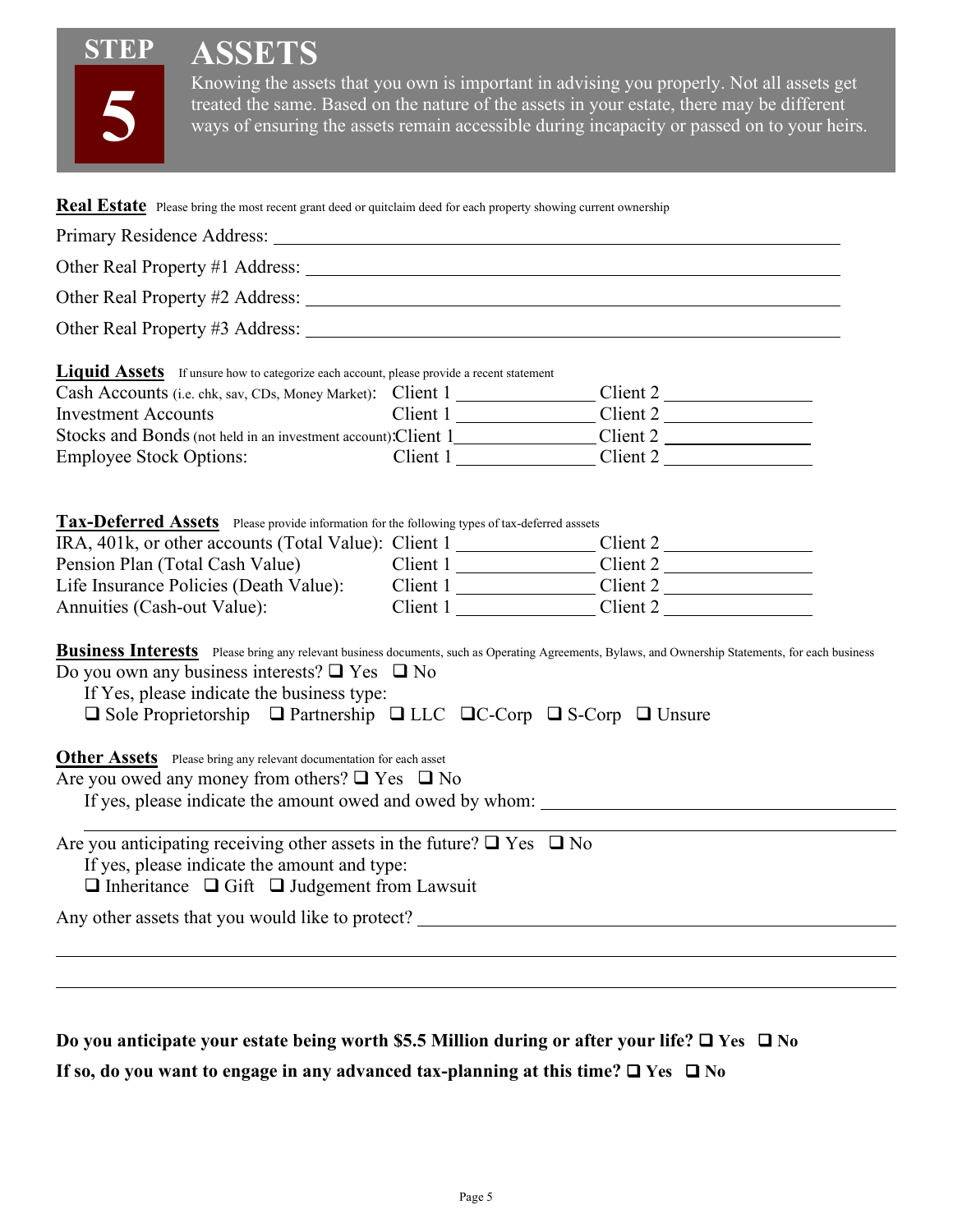#### **STEP ADVANCED HEALTHCARE DIRECTIVE**



An Advanced Healthcare Directive (AHCD) authorized another person to make medical choices in the event you are physically or mentally unable to do so. It also includes provisions that indicate your views and wishes concerning your long-term care and afterdeath handling of your remains.

### **HEALTHCARE AGENTS: If you were incapacitated, who would you want to make** *health* **decisions? (please include primary phone numbers for each agent)**

|                                    | <b>Client 1's Responses</b>             | <b>Client 2's Responses</b>             |
|------------------------------------|-----------------------------------------|-----------------------------------------|
| <b>Initial Healthcare</b><br>Agent | $\Box$ Client 2 or other initial agent: | $\Box$ Client 1 or other initial agent: |
| <b>Successor</b>                   | Name:                                   | Name:                                   |
| <b>Healthcare Agent #1</b>         | Phone:                                  | Phone:                                  |
| <b>Successor</b>                   | Name:                                   | Name:                                   |
| <b>Healthcare Agent #2</b>         | Phone:                                  | Phone:                                  |

#### **When will your Agent be allowed to make health decisions?**

| <b>Client 1's Response</b>                           | <b>Client 2's Response</b>                           |
|------------------------------------------------------|------------------------------------------------------|
| $\Box$ Immediately                                   | $\Box$ Immediately                                   |
| $\Box$ When my physician determines (Default choice) | $\Box$ When my physician determines (Default choice) |
| $\Box$ When my spouse determines                     | $\Box$ When my spouse determines                     |

#### **If you have an incurable and irreversible condition that will result in death in a short period of time, how would you feel about prolonging your life?**

| <b>Client 1's Response</b>                             | <b>Client 2's Response</b>                             |
|--------------------------------------------------------|--------------------------------------------------------|
| $\Box$ Do not prolong my life                          | $\Box$ Do not prolong my life                          |
| $\Box$ Prolong my life as long as possible             | $\Box$ Prolong my life as long as possible             |
| $\Box$ Leave the decision to my agent (Default choice) | $\Box$ Leave the decision to my agent (Default choice) |
| $\Box$ No specific instructions                        | $\Box$ No specific instructions                        |

#### **How do you want your remains disposed of?**

| <b>Client 1's Response</b>              | <b>Client 2's Response</b>              |
|-----------------------------------------|-----------------------------------------|
| $\Box$ Burial                           | $\Box$ Burial                           |
| $\Box$ Cremation                        | $\Box$ Cremation                        |
| $\Box$ Agent to decide (Default choice) | $\Box$ Agent to decide (Default choice) |
| $\Box$ No specific instructions         | $\Box$ No specific instructions         |
| $\Box$ Other:                           | $\Box$ Other:                           |

#### **Do you want to make any anatomical gifts?**

| <b>Client 1's Response</b>                              | <b>Client 2's Response</b>                              |
|---------------------------------------------------------|---------------------------------------------------------|
| $\Box$ Yes, any parts for any reason                    | $\Box$ Yes, any parts for any reason                    |
| $\Box$ Yes, but only specific parts or specific reasons | $\Box$ Yes, but only specific parts or specific reasons |
| $\Box$ Let my Agent decide (Default choice)             | $\Box$ Let my Agent decide (Default choice)             |
| $\Box$ No specific instructions                         | $\Box$ No specific instructions                         |
| $\Box$ Other:                                           | $\Box$ Other:                                           |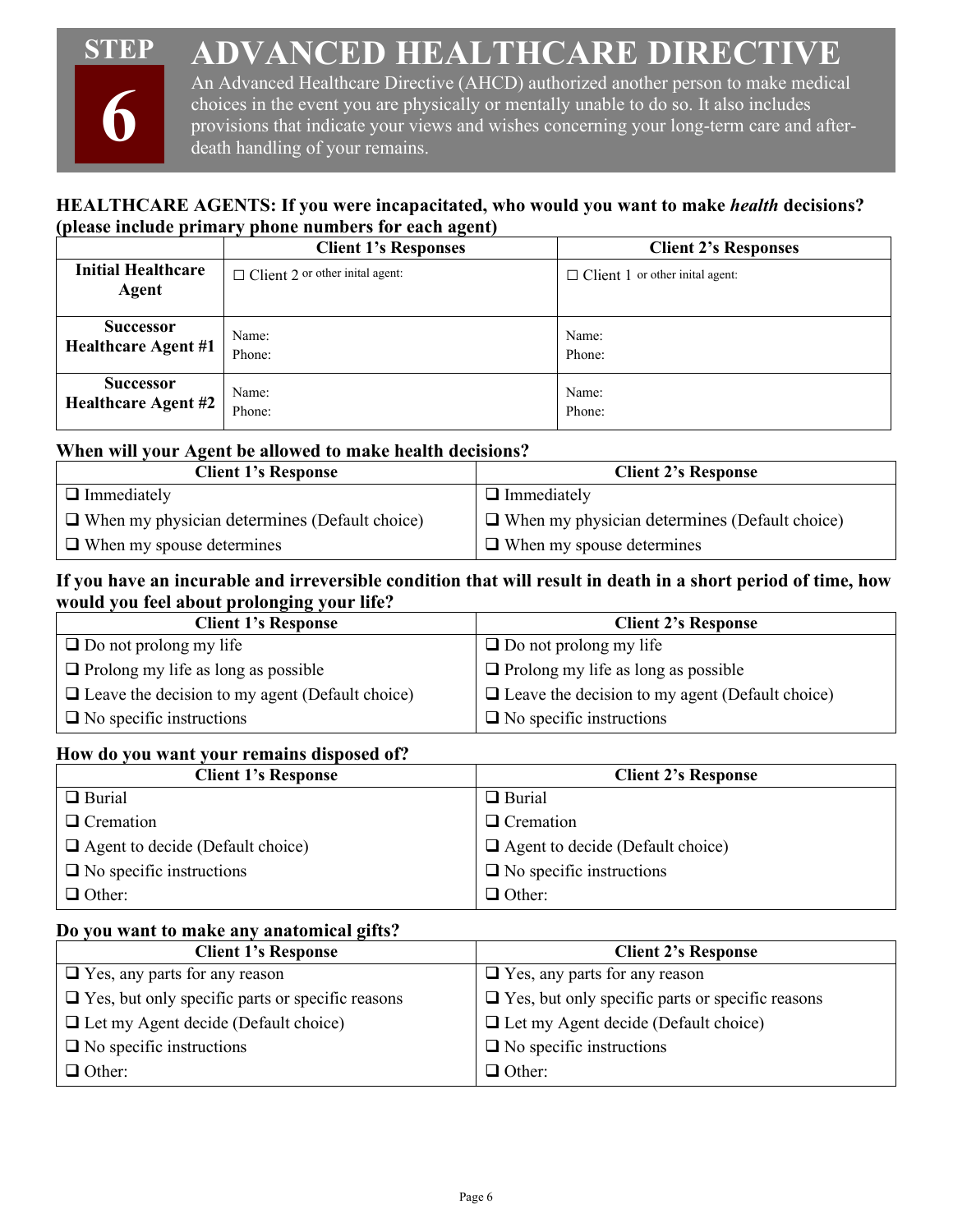# **STEP**

**7**

# **YOUR GOALS AND OBJECTIVES**

To help design your personal plan, it is useful to know what you hope to achieve by creating your estate plan. A clear understanding of your hopes, fears, goals, and concerns is critical. Understanding your goals and objectives will allow us to craft the plan specifically for you and your family.

| Identify any of the following issues that are important to you                                                | <b>Client 1</b> | <b>Client 2</b> |
|---------------------------------------------------------------------------------------------------------------|-----------------|-----------------|
| Avoid Probate and Conservatorships                                                                            |                 |                 |
| Minimize Gift and Estate Taxes                                                                                |                 |                 |
| Avoid Administration Issues During Your Incapacity or Death                                                   |                 |                 |
| Care for Your Spouse After Your Incapacity or Death                                                           |                 |                 |
| Provide for Children                                                                                          |                 |                 |
| Provide for Grandchildren                                                                                     |                 |                 |
| Provide for Disabled Descendants                                                                              |                 |                 |
| Protect Heirs from Themselves                                                                                 |                 |                 |
| Protect Heirs from Divorce or Creditors                                                                       |                 |                 |
| Protect Heirs in the Event of a Remarriage by Surviving Spouse                                                |                 |                 |
| Prepare for Disability/Incapacity                                                                             |                 |                 |
| Qualifying for Medi-Cal in the Next 5 Years                                                                   |                 |                 |
| Protecting Assets from Your Creditors                                                                         |                 |                 |
| What are your other goals in creating your estate plan? _________________________                             |                 |                 |
|                                                                                                               |                 |                 |
|                                                                                                               |                 |                 |
|                                                                                                               |                 |                 |
| Do you have any family dynamics that may affect your estate plan, your care during incapacity, or your heirs? |                 |                 |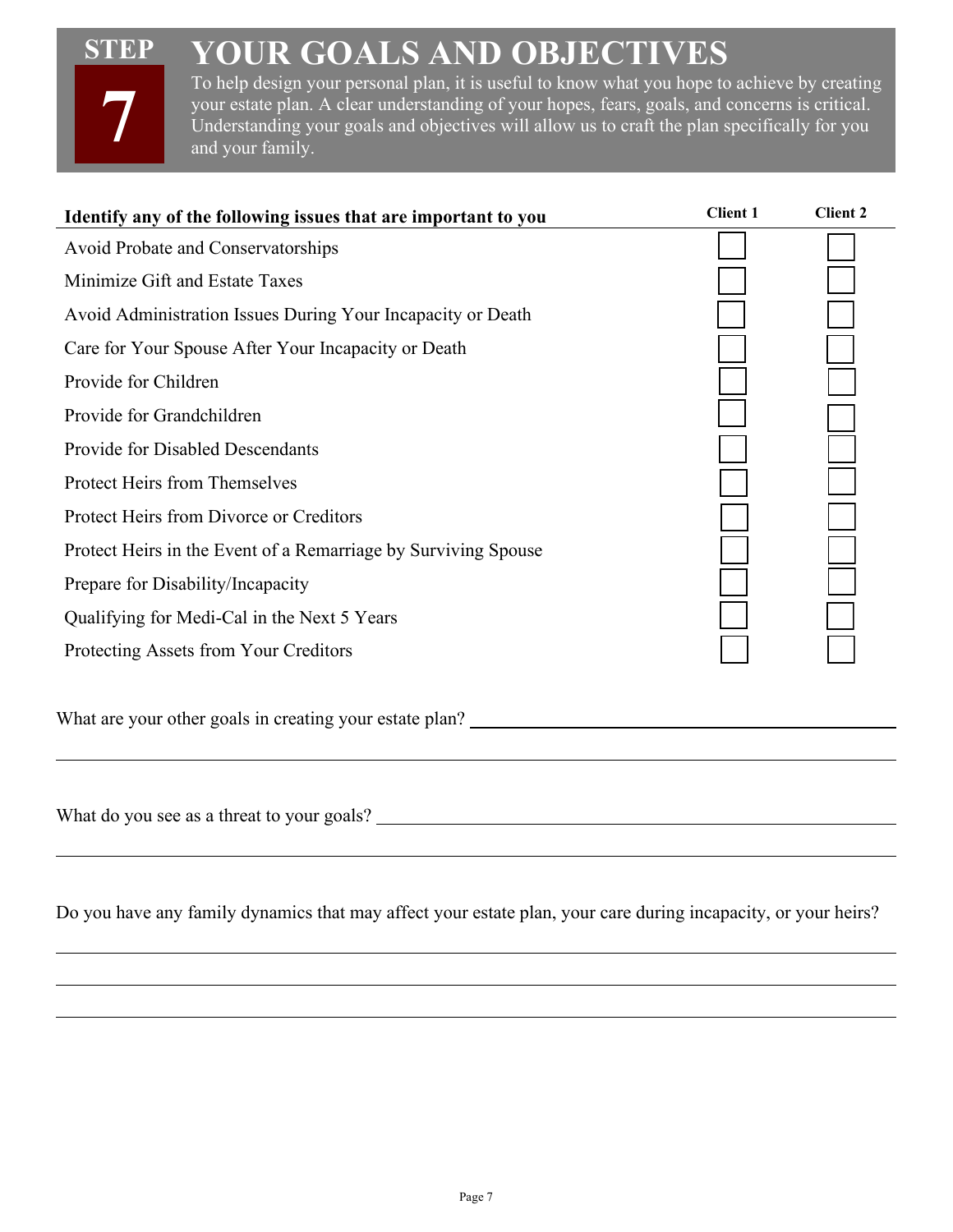

Please note any additional information that will be helpful in creating your estate plan

**Other Items You Would Like to Include or Discuss Regarding Your Estate Plan:**

**CONCLUSION**

# **Affirmation of Information**

**We understand that Yeager Law, APC (the "Firm") will need to rely on the information we supply to advise us and devise our estate plan. We also understand that inaccurate or incomplete information could negatively impact our estate plan. Consequently, if we retain the Firm, we will provide the Firm accurate and complete information prior to signing our estate plan documents.** 

| Client 1: |                    | Date:             |  |
|-----------|--------------------|-------------------|--|
| Client 2: |                    | Date:             |  |
|           | <b>Submit Form</b> | <b>Print Form</b> |  |

**Congratulations on completing this questionnaire.**

**YOU ARE NOW ONE STEP CLOSER TO SECURING YOUR FUTURE**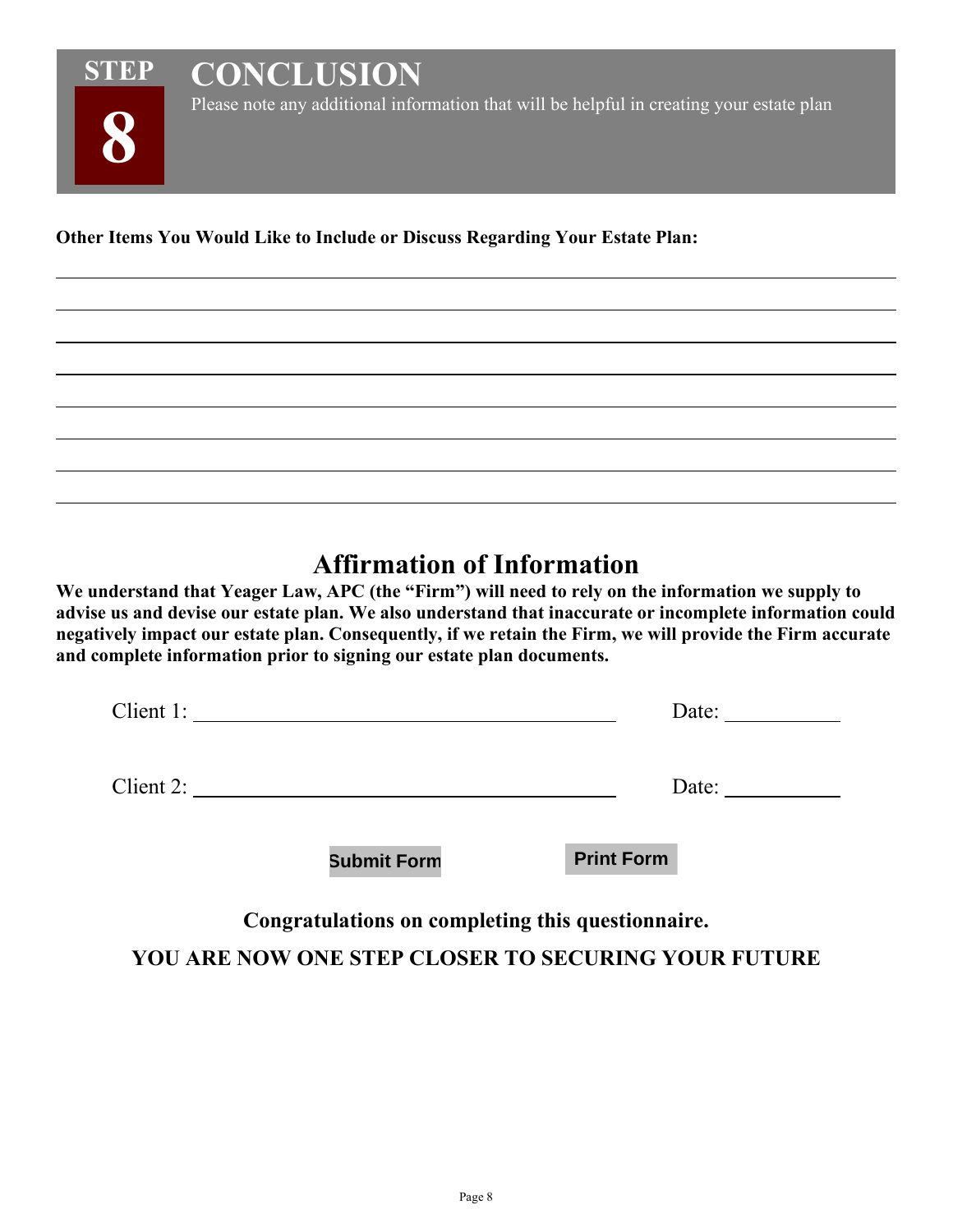# 5 Essential Estate Planning Documents

Dying intestate (without an estate plan) leaves your heirs with a potential mess. And yet, 28% of Americans would rather do anything else than prepare their estate planning documents.<sup>[1](#page-9-0)</sup> As a result, 61% of Americans die without leaving so much as a Will, let alone any other estate planning documents.

## **Why You Need an Estate Plan?**

Without an estate plan, a probate judge, not you, decides everything – who is in charge of your affairs, what sort of decisions they can make, where your property goes, etc. This process is known as "intestacy." In a public court, your family will be left asking and begging the court for help.

In California, the probate process takes months or years, even where the family is working together. In some counties, such as Los Angeles and Orange counties, the courts are severely backed up, causing further delays. Money that should have gone to your heirs will go to court fees, creditors, and attorneys instead.

Unfortunately, there is no single document that can handle every situation. But an experienced estate planning attorney can prepare a complete plan to protect against as many likely scenarios as possible. This collection of documents will allow your family, friends, and heirs to act when you cannot.



### **1. Probate-Avoidance Trust**

A Revocable Probate-Avoidance Trust can help management of your assets during any time you become incapacitated, pass those assets to heirs, and avoid probate. During your life, you will manage the trust and its assets. But in the event you become incapacitated or die, a successor trustee will be allowed to take immediate control without court involvement.

<span id="page-9-0"></span> $12013$  Survey conducted online of 2,076 adults age 18 and older within the United States by Harris Interactive from March 19th -21st, 2013.